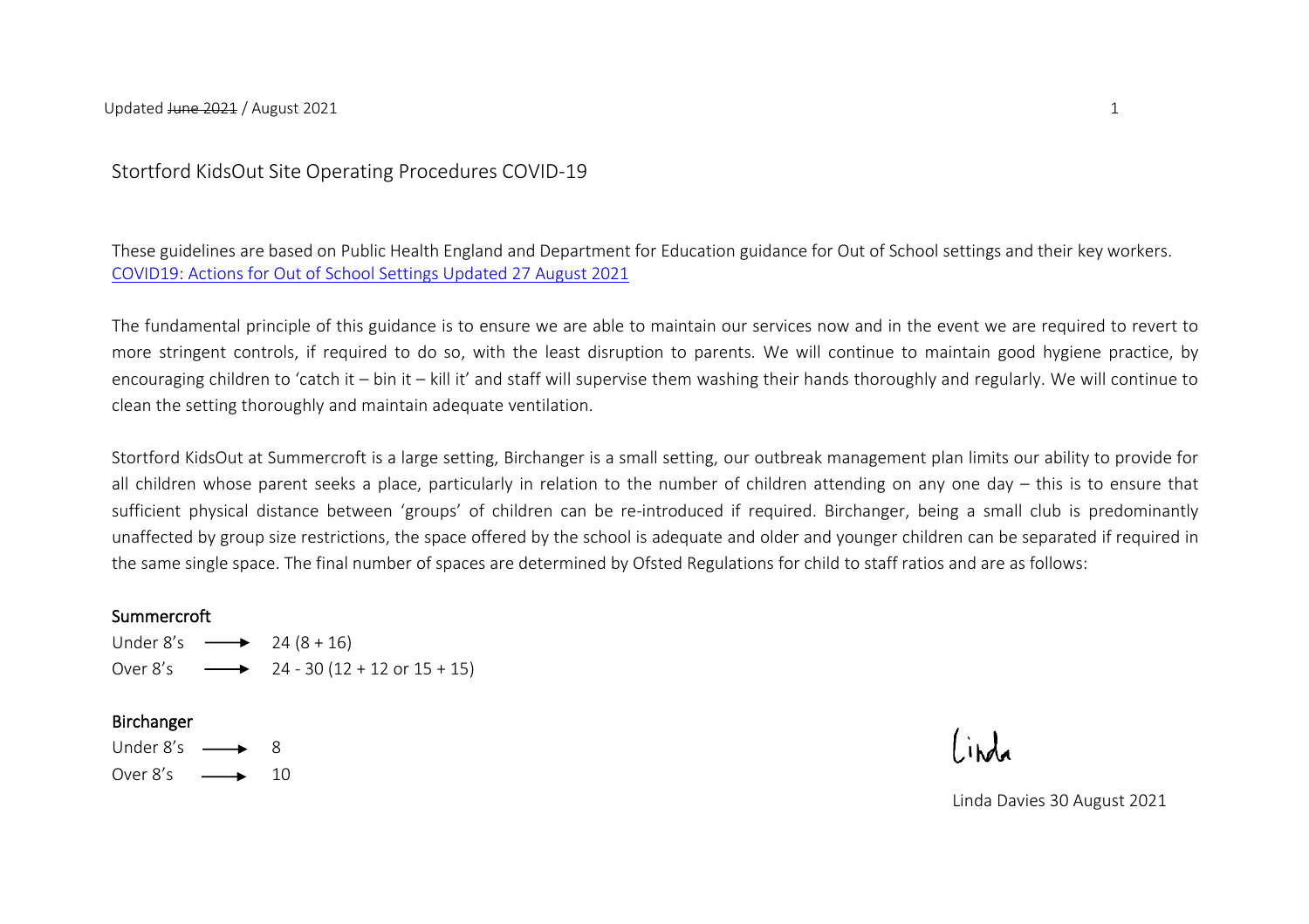| <b>FOCUS</b> | <b>ASPECT</b>        | RECOMMENDATIONS for PROCEDURE                                                                                                                                                                                                                             |
|--------------|----------------------|-----------------------------------------------------------------------------------------------------------------------------------------------------------------------------------------------------------------------------------------------------------|
| Children     | Attendance           | Only children who are symptom free or have completed the required isolation period will be<br>$\bullet$<br>permitted to attend the setting.                                                                                                               |
|              |                      | Children may not attend if a member of the family is self isolating or has or they have developed<br>any symptoms associated with the virus, including a high temperature, persistent, dry cough,                                                         |
|              |                      | Staff will take temperatures of children on arrival and risk assess with regular health                                                                                                                                                                   |
|              |                      | questionnaires for returning children                                                                                                                                                                                                                     |
|              | Physical distancing/ | There will be TWO groups at Summercroft School, ONE group at Birchanger                                                                                                                                                                                   |
|              | grouping             | The children may play TWO groups may be outdoors together but occupying different areas                                                                                                                                                                   |
|              |                      | The children are free to two groups will not mix indoors                                                                                                                                                                                                  |
|              |                      | A toilet will be allocated, one to each group                                                                                                                                                                                                             |
|              |                      | Children washing hands will be monitored by staff                                                                                                                                                                                                         |
|              |                      | Communal internal spaces will be restricted to essential access only staff will operate a                                                                                                                                                                 |
|              |                      | single pathway, waiting until the space has been vacated by colleagues before passing                                                                                                                                                                     |
|              |                      | Staff will communicate with each other by using a walkie talkie and will not be permitted to                                                                                                                                                              |
|              |                      | move around to visit the other consistent group or 'bubble' unless essential e.g. for emergency                                                                                                                                                           |
|              |                      | reasons                                                                                                                                                                                                                                                   |
|              |                      | Our outdoor space is large. It will be possible to accommodate the two 'bubbles'                                                                                                                                                                          |
|              |                      | the same time                                                                                                                                                                                                                                             |
|              |                      | The children will be encouraged to keep a 1m distance from staff if possible                                                                                                                                                                              |
|              |                      | Any child hurt or upset will be attended to by staff in the proximity required for the<br>situation. If a younger child needs a cuddle, they will receive one, an older child will be<br>encouraged to enter into dialogue with us in the first instance. |
|              |                      | If required, children will be isolated when unwell either outdoors or in an indoor space not<br>$\bullet$<br>occupied by others music room until parents arrive                                                                                           |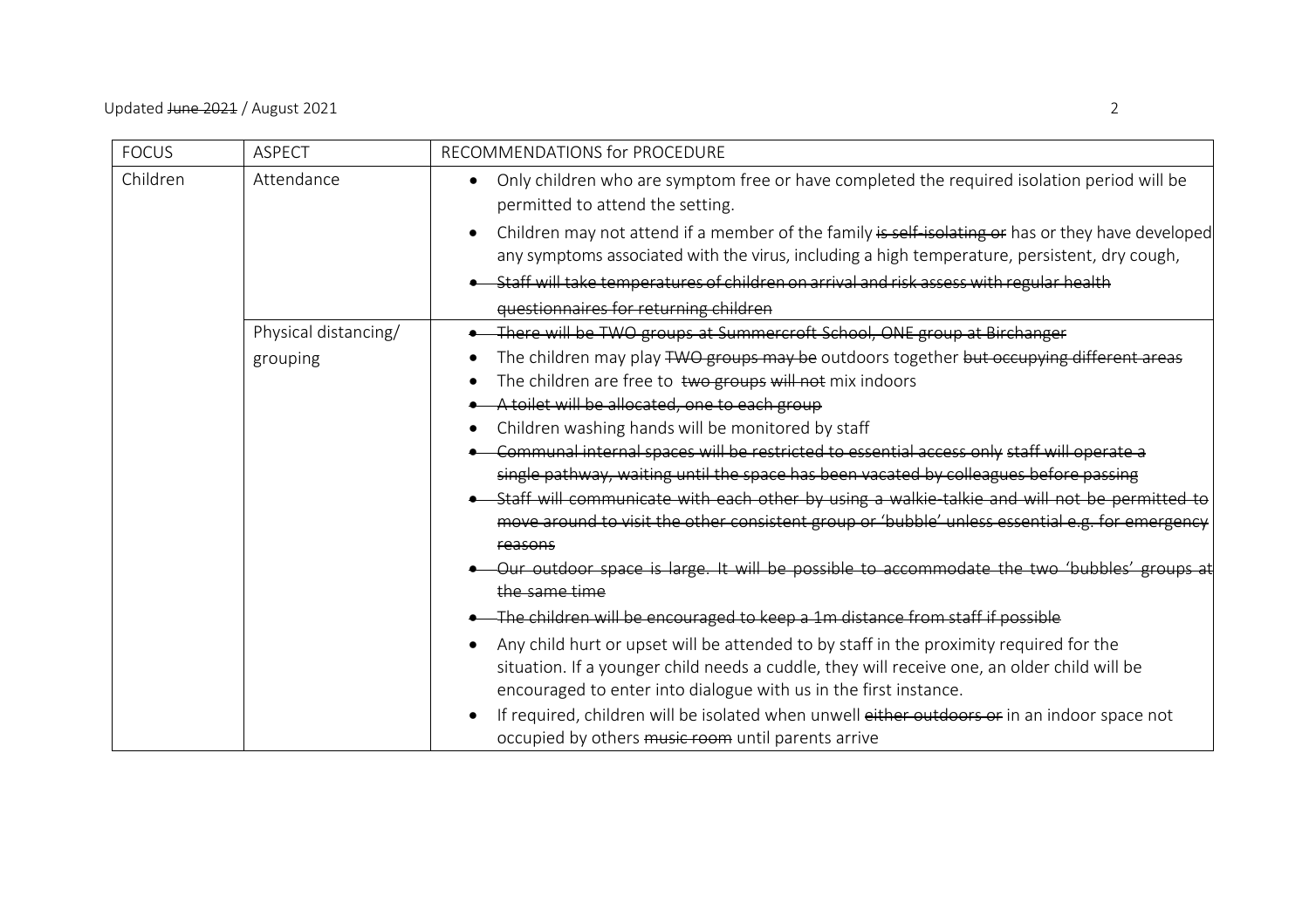|       | Wellbeing and<br>education       | Children will be supported in age appropriate ways to understand the steps they can take to<br>keep themselves safe including regular hand washing, coughing, sneezing into a tissue and<br>discarding safely                                                                                                                                                                                                                                                                                                                                                                                                                                                                                                 |
|-------|----------------------------------|---------------------------------------------------------------------------------------------------------------------------------------------------------------------------------------------------------------------------------------------------------------------------------------------------------------------------------------------------------------------------------------------------------------------------------------------------------------------------------------------------------------------------------------------------------------------------------------------------------------------------------------------------------------------------------------------------------------|
|       |                                  | Children will be supported to understand the changes and challenges they may be<br>۰<br>encountering because of Covid-19. Staff will ensure they are aware of a child's need for<br>attachment and emotional support; there will be no social distancing between staff and<br>EYFS children, it would be poor practice to do so, it would have a negative effect on<br>emotional wellbeing.                                                                                                                                                                                                                                                                                                                   |
| Staff | Attendance                       | Staff will only attend the club if they are symptom free, have completed the required<br>$\bullet$<br>isolation period or receive a negative PCR test result.<br>We require all staff to have their temperature taken on arrival and we will risk assess with<br>regular health checks for those returning from sicknessabsence                                                                                                                                                                                                                                                                                                                                                                               |
|       |                                  | HC Only. To accommodate a safe re-opening, we have designed the rota to limit the number of<br>staff in the club and maintain a consistent group. We will open 8am to 5pm to make this easie<br>to accomplish.<br>We will maintain staff to child ratios as a maximum 1 adult : 8 children under 8 and for Over<br>8's 1: 10 at Birchanger and 1: 12 Summercroft. We will employ an additional member of<br>staff at Summercroft, the larger of the two settings, to give us ample manageability to<br>support the continued hygiene and care routines required.                                                                                                                                              |
|       | Physical distancing/<br>grouping | Staff will remain with their group of children and will limit time spent with<br>other staff or the other group of children<br>We will not need to use the revised Ofsted Emergency Revisions to the EYFS that<br>provide many settings with flexibility on ratios and qualifications to make operating<br>feasible for children in the EYFS<br>Qualified staff will be present in each room, club leaders will always be present every day.<br>Staff are trained in first aid, safeguarding children, and infection control<br>Staff must avoid physical contact with each other including handshakes and hugs.<br>Ongoing staff training and staff meetings will continue via virtual meetings if necessary |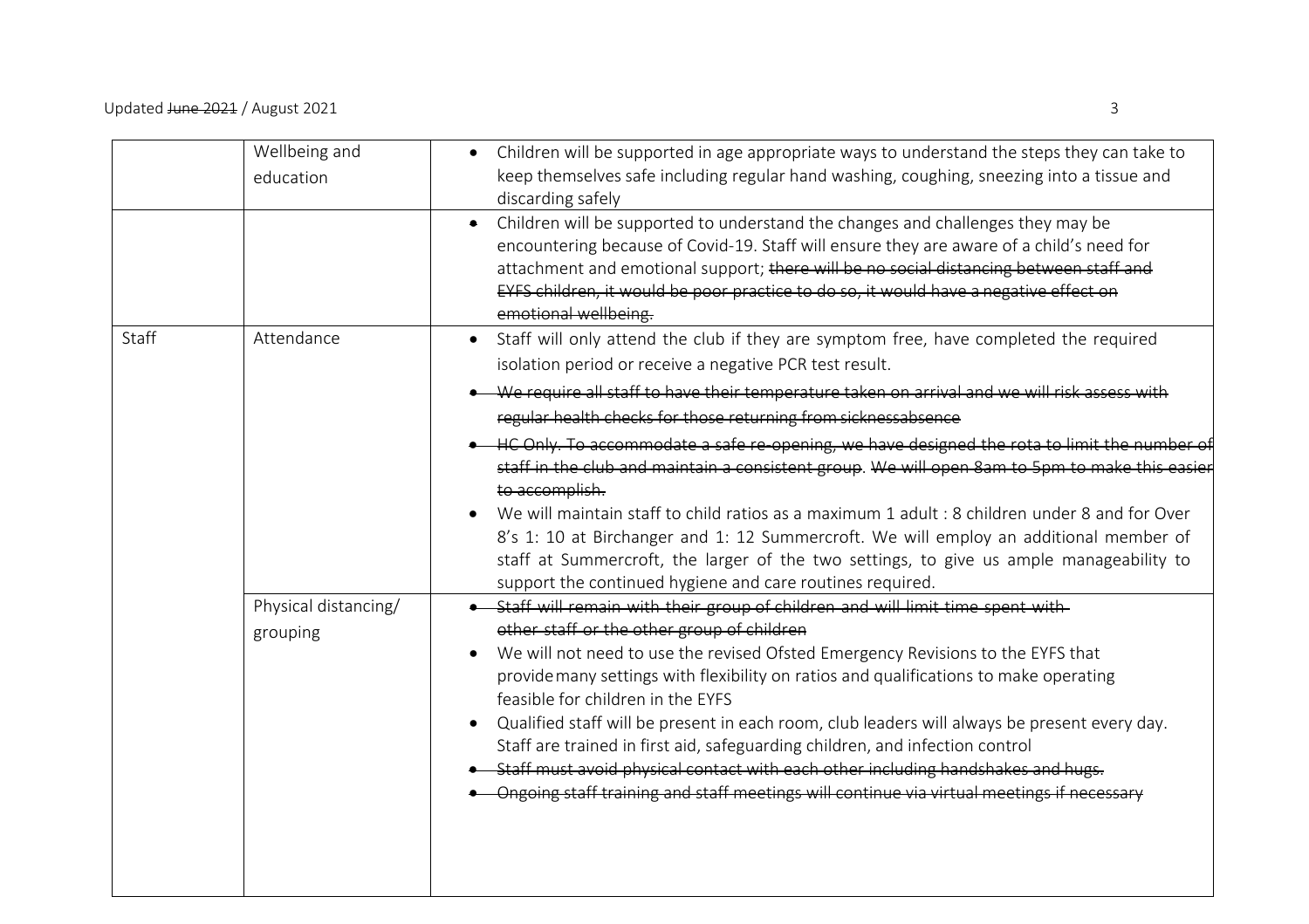|         | Training            | All staff have received updated instruction and training in infection control before<br>returning to work from furlough. All staff have been offered support to prepare them for a<br>new way of working. They have attended a virtual staff meeting where we have discussed<br>and agreed our operational procedures, COVID19 risk assessment and updated<br>information about coronavirus, have been discussed fully.                                                                                                                                                                                                                                                                                                                                                                                                                                                                                                                                                                                                                                                                                                                                                                                                                                                                                                                                                                                                                                                                                                                        |
|---------|---------------------|------------------------------------------------------------------------------------------------------------------------------------------------------------------------------------------------------------------------------------------------------------------------------------------------------------------------------------------------------------------------------------------------------------------------------------------------------------------------------------------------------------------------------------------------------------------------------------------------------------------------------------------------------------------------------------------------------------------------------------------------------------------------------------------------------------------------------------------------------------------------------------------------------------------------------------------------------------------------------------------------------------------------------------------------------------------------------------------------------------------------------------------------------------------------------------------------------------------------------------------------------------------------------------------------------------------------------------------------------------------------------------------------------------------------------------------------------------------------------------------------------------------------------------------------|
| Parents | Physical distancing | Only parents who are symptom free and or have completed the required isolation periods will<br>$\bullet$<br>be able to drop off or collect their child<br>Please ensure that drop off and pick up is limited to 1 parent per family. We need parents to<br>arrive within a 15 minute period and collect on time for your session<br>Parents when collecting children from after school club, will be permitted to enter the Green<br>Suite entrance only, one at a time. The arrangement at Birchanger is similar - parents will be<br>invited into the entrance hall only, one at a time.<br>On dropping off in the mornings, staff will welcome parents & children outside the<br>$\bullet$<br>building. Parents should hand over to staff maintaining social distance<br>Only ONE parent at a time may approach a member of staff if required<br>We may adjust the procedures for dropping off and collecting / point/place of arrival/collection<br>and advise parents in advance<br>Parents should try and avoid mixing children into multiple person groups whilst attending club.<br>This includes other settings (including childminders) or other increasingly larger social groups<br>as permitted by government guidance, indoors and outdoors.<br>Parents should avoid staying away from home for more than 2 nights in a public place. We will<br>require a further 7 day absence, before returning to club for 3 or more overnight absences<br>from home<br>Exceptions are up to 6 member family groups or adopted family groups |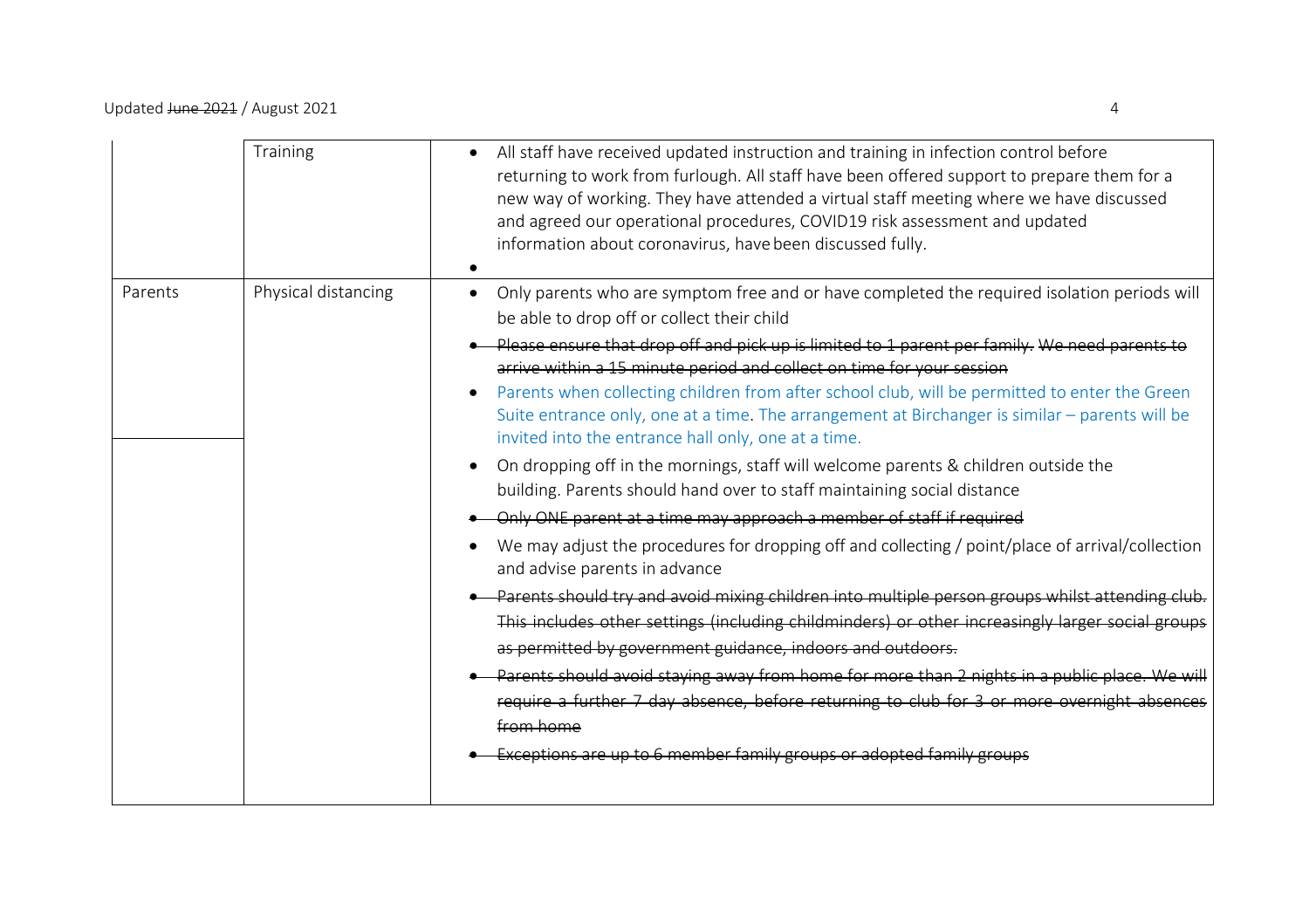|          | Communications                               | All parents will be expected to play a full and vital role in supporting us to maintain these safe<br>$\bullet$<br>operating procedures and any other measures that may evolve over time. We need your<br>support to ensure the health, wellbeing and safety of children, staff and each of you as<br>parents. Important updates will be communicated via email. |
|----------|----------------------------------------------|------------------------------------------------------------------------------------------------------------------------------------------------------------------------------------------------------------------------------------------------------------------------------------------------------------------------------------------------------------------|
| Visitors | Visits                                       | There will no permitted visitors to the Green Suite unless for emergency repairs or<br>$\bullet$<br>maintenance purposes<br>There will be no settling of new children with parents in the building / play spaces<br>Essential/emergency visitors will have their temperature taken on entry                                                                      |
| Travel   | Travel associated with<br>setting operations | Staff and Parents are encouraged to travel alone, using your own transport<br>$\bullet$<br>There will be no outings from the club into the local community.<br>Forest School activities will take place within the grounds of the host school<br>$\bullet$                                                                                                       |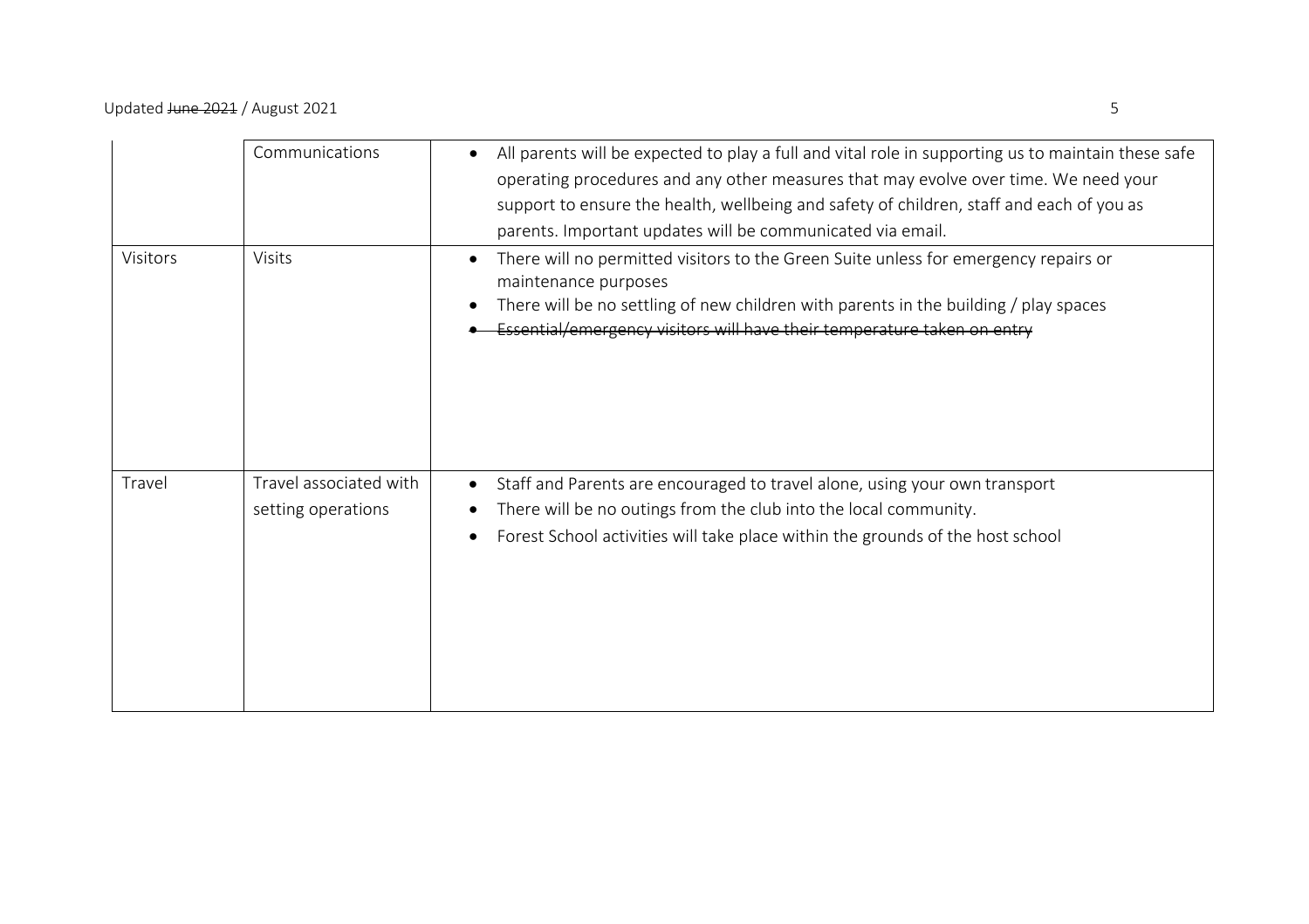| Hygiene and | Hand Washing    | All children and staff must wash their hands upon arrival at club                                                                                         |
|-------------|-----------------|-----------------------------------------------------------------------------------------------------------------------------------------------------------|
| Health &    |                 | Children and staff members are encouraged to wash their hands frequently for 20 seconds                                                                   |
| Safety      |                 | Staff will monitor children in age appropriate groups washing hands and ensuring they maintain                                                            |
|             |                 | <b>1m</b> social distance                                                                                                                                 |
|             | Cleaning        | (Summercroft only) We will implement an enhanced cleaning schedule twice once a day,<br>$\bullet$                                                         |
|             |                 | this includes furniture, surfaces, toys, equipment, and floors. Floors are washed daily by the<br>host schools                                            |
|             |                 | Communal areas, touch points and hand washing facilities are cleaned and sanitised                                                                        |
|             |                 | twice a day up to three times a day as required.                                                                                                          |
|             |                 | Staff inspect the toilets every hour to clean and sanitise touch points                                                                                   |
|             | Waste disposal  | All waste is disposed of in a hygienic and safe manner as usual at least twice a day, more if<br>required                                                 |
|             |                 | Used tissues are disposed of immediately                                                                                                                  |
|             | Laundry         | Children will take home all soiled clothes                                                                                                                |
|             |                 | We may need sufficient clothing replacements to meet a child's needs                                                                                      |
|             |                 |                                                                                                                                                           |
|             |                 |                                                                                                                                                           |
|             |                 |                                                                                                                                                           |
|             | Risk assessment | We will continue to risk assess the setting and practice in lie with updated Guidance from<br>$\bullet$<br>Public Health England / NHS Test & Trace / DfE |
|             |                 | All activities will be risk assessed and due consideration given to any adaptations to our usual                                                          |
|             |                 | practice will be recommended. This will include, but is not limited to the suspension of                                                                  |
|             |                 | learning experiences that involve materials which are not easily washable, e.g. playdough -                                                               |
|             |                 | cooked dough will not be excluded, this type of dough will be discarded daily.                                                                            |
|             |                 | There is no contact sport, we will adapt existing sports to ensure they comply with social                                                                |
|             |                 | distancing requirements                                                                                                                                   |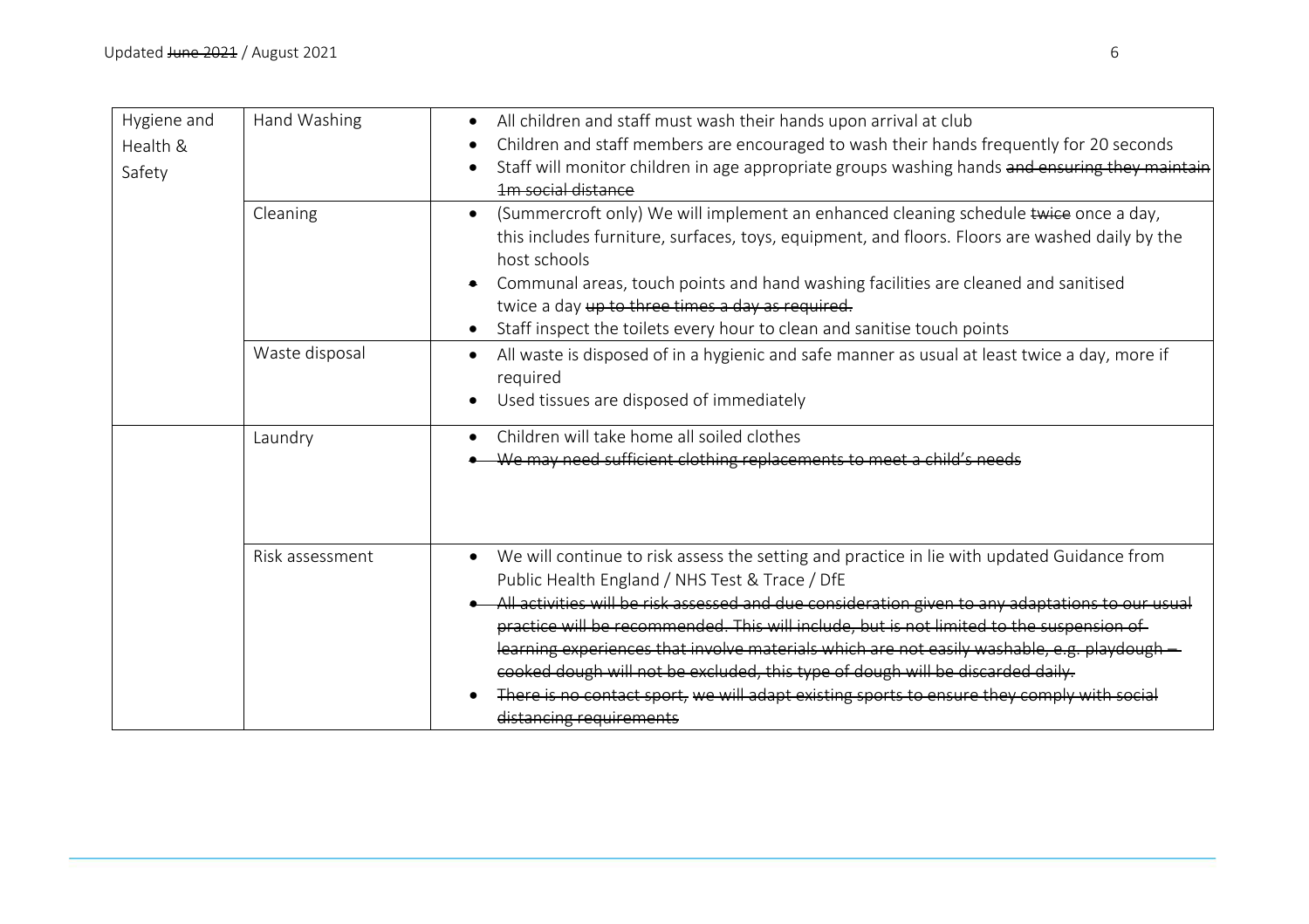|          | PPE                          | Government guidance is that PPE is not required for general use in our setting to protect<br>against COVID-19 transmission. Disposable aprons, gloves, masks, protective gown are<br>all available.<br>Clinical grade masks are available to staff. They are not required for use indoors or<br>$\bullet$<br>outdoors in a playwork setting and we prefer staff to not wear a mask<br>PPE will be required to clean the isolation room / area after use<br>$\bullet$                                                                                                                                                                                                                                                                                                                                                                                                                                                                                                                                                                                                                                                                                                                                                                                              |
|----------|------------------------------|-------------------------------------------------------------------------------------------------------------------------------------------------------------------------------------------------------------------------------------------------------------------------------------------------------------------------------------------------------------------------------------------------------------------------------------------------------------------------------------------------------------------------------------------------------------------------------------------------------------------------------------------------------------------------------------------------------------------------------------------------------------------------------------------------------------------------------------------------------------------------------------------------------------------------------------------------------------------------------------------------------------------------------------------------------------------------------------------------------------------------------------------------------------------------------------------------------------------------------------------------------------------|
| Premises | <b>Building</b><br>Resources | A routine health & safety check will be conducted.<br>$\bullet$<br>Air conditioning units are standalone and may be used when required when temperatures rise<br>$\bullet$<br>in the summer term (Summercroft only)<br>The heating thermostat is reduced to 15 degrees, The heating is set to normal room<br>temperature in the Autumn Term; the water temperature to the hot water tap has been<br>increased from $30 - 50$ degrees.<br>We have been advised that taps have been routinely left open throughout the lockdown<br>period to avoid the development of the legionnaire bacterium.<br>Windows must always be open to ensure ventilation<br>We will make use of the outdoor space where possible for activities, taking the 'indoors' out<br>Children are not permitted to bring items from home into club, this includes mobile phones or<br>tablets.<br>All resources required for play and learning experiences of children will be washed regularly,<br>some resources will be washed more frequently e.g. paintbrushes, scissors etc<br>Equipment used by staff e.g. an club mobile is allocated to the person in charge on any given<br>$\bullet$<br>day. Staff are required to clean and sanitise the phone before handing over to a colleague. |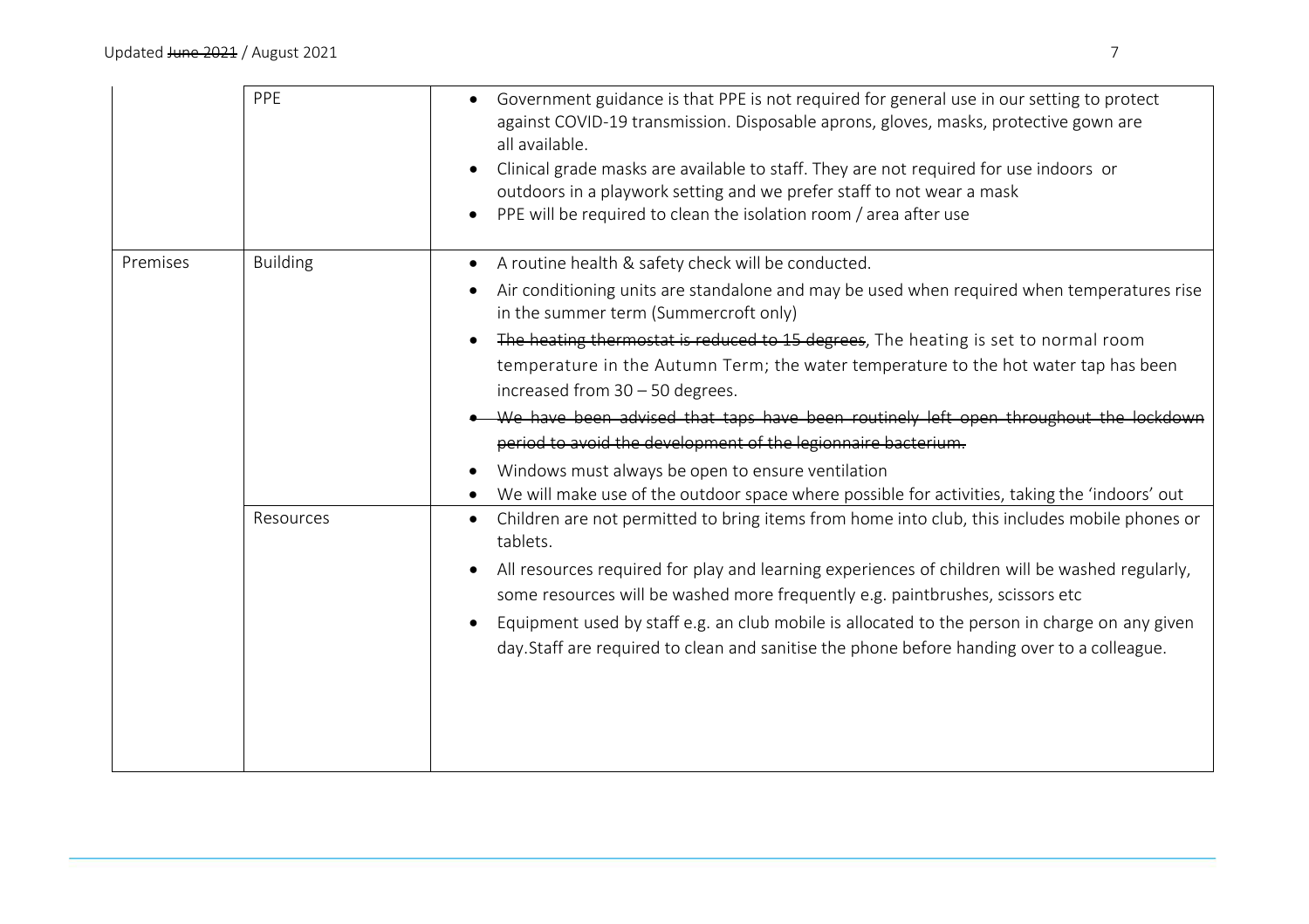| Supplies | Procurement &<br>monitoring | We will ensure an adequate supply of essential supplies and contingency plans are in place to<br>$\bullet$<br>minimise the impact of any shortages.                                                                                                                     |
|----------|-----------------------------|-------------------------------------------------------------------------------------------------------------------------------------------------------------------------------------------------------------------------------------------------------------------------|
|          |                             | We will not be able to operate without essential supplies required for ensuring infection<br>$\bullet$<br>control                                                                                                                                                       |
|          |                             | A monitoring system for the supply of hygiene stock items is in place, ensuring availability<br>$\bullet$<br>to meet the operational needs of the setting.                                                                                                              |
|          |                             | HC Only. We will limit the food preparation required, children will bring packed lunches<br>$\bullet$<br>and light tea options, easily individualised for children, will be selected avoiding shared<br>plates. Staff will serve the children with food wearing gloves. |
|          |                             | If a supply of food is interrupted, we have procedures in place to ensure the appropriate<br>$\bullet$<br>food alternatives are sourced.                                                                                                                                |